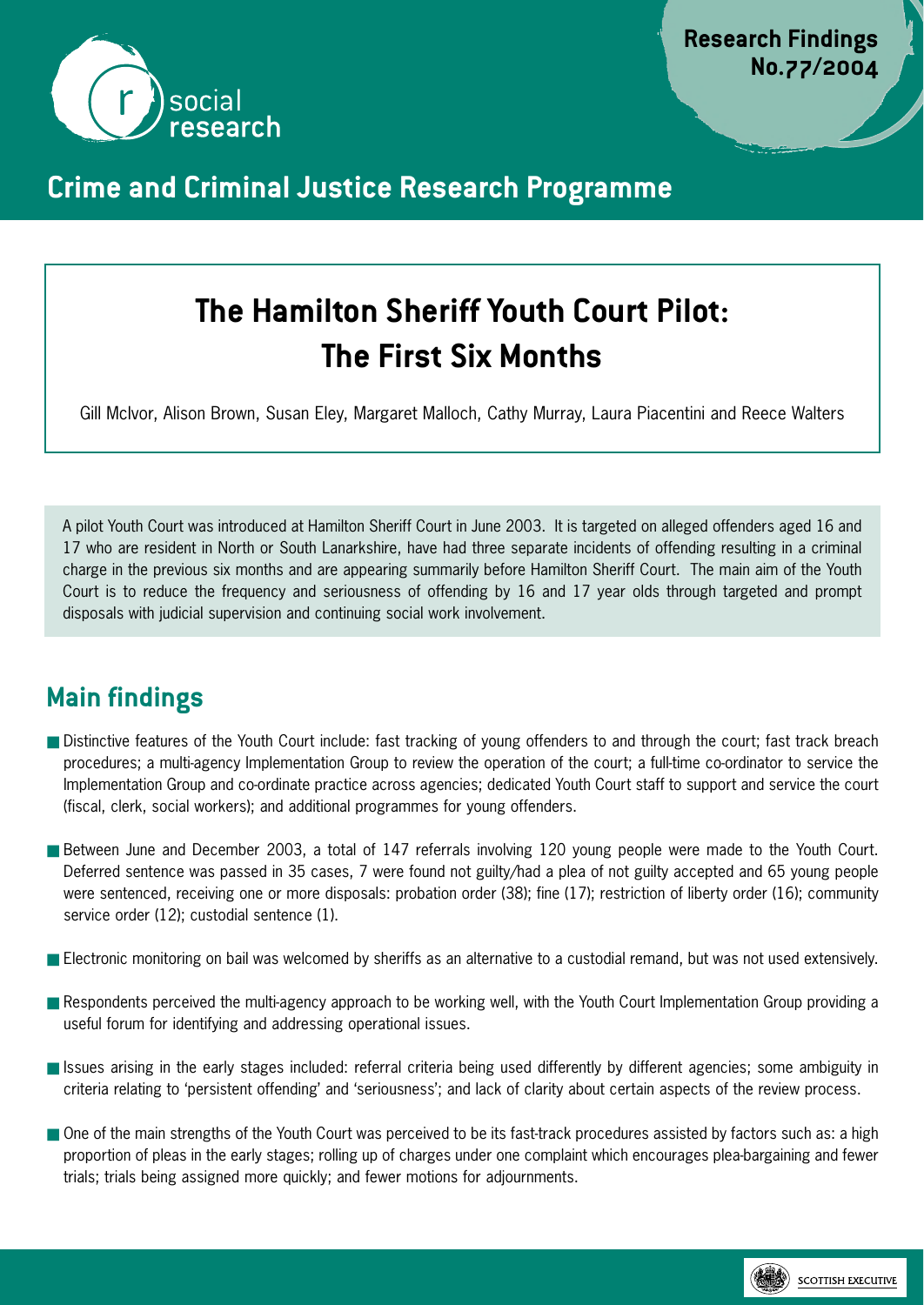# **Background**

A pilot Youth Court was introduced in Hamilton Sheriff Court in June 2003. It is targeted on alleged offenders aged 16 and 17 years (and appropriate 15 year olds) who are: resident in North or South Lanarkshire; have had three separate incidents of alleged offending in the previous six months resulting in a criminal charge; and are appearing summarily before Hamilton Sheriff Court. There is also flexibility for cases to be considered where the young person's contextual background and circumstances suggest that a referral would be appropriate to enhance community safety and reduce the risk of re-offending.

The objectives of the pilot Youth Court are to:

- $\blacksquare$  reduce the frequency and seriousness of offending by 16 and 17 year olds (and some 15 year olds) through targeted and prompt disposals with judicial supervision and continuing social work involvement
- promote the social inclusion, citizenship and personal responsibility of the young offenders while maximising their potential
- establish fast-track procedures for those young offenders appearing before the Youth Court
- $\blacksquare$  enhance community safety by reducing the harm caused to victims of crime and provide respite to those communities which are experiencing high levels of crime
- $\blacksquare$  examine the viability and effectiveness of existing legislation in servicing a Youth Court and to identify whether legislative and other changes may be required.

### **Methods**

A research team at the University of Stirling was commissioned to undertake a two-year evaluation of the Youth Court pilot. This report evaluates the operation of the Youth Court during the first six months to identify any changes that might be required to enhance its operation.

The research methods included: interviews with sheriffs and representatives of key agencies associated with the Youth Court; scrutiny of documents and statistics; analysis of case data; and observation of the Youth Court in action.

## **Referral to the Youth Court**

The objectives of the Youth Court appeared to be shared across the professional groups involved (sheriffs, Fiscals, defence agents, police, court clerks, Reporters and social workers). Youth Court procedures and processes in relation to referral appeared to be working effectively, particularly the fast-track process which ensured that young people were dealt with in the Youth Court in a timely manner.

Overall, there appeared to be agreement that the criteria for referral was appropriate although several respondents indicated that in some circumstances it might be appropriate to consider young people on solemn procedure who might benefit from the range and intensity of services available to the Youth Court.

Concerns were raised that the criteria were being used differently by different agencies. In particular, the issue of contextual background and circumstances could be interpreted in different ways. While there was a recognition amongst agencies that flexibility and the use of discretion were important, it was noted that there was some ambiguity in relation to criteria on 'persistent offending' (alleged offending - not convictions) which were in need of clarification.

Procedures for dealing with 15 year olds were viewed as appropriate and the communication between the Procurator Fiscal and Reporter was considered to be constructive and effective. The general view shared across all professional groups was that 15 year olds should only be referred in exceptional circumstances (only one case had been prosecuted).

Despite concerns about the risk of 'net-widening', there was little evidence that the Youth Court was drawing in young people who would not otherwise have appeared in the sheriff court summarily.

Between June and December 2003, a total of 147 referrals involving 120 young people were made to the Youth Court. The majority of referrals were male (95%) and most were aged 16 (31%) or 17 (51%).

The procedures state that young people should make their first appearance in court within 10 days (exceptionally 14) from the date of the charge. It was perceived that the fasttracking of referrals was working effectively. In just under two thirds of cases (64%) the young person appeared from custody, 30 per cent appeared on an undertaking and six per cent appeared on citation.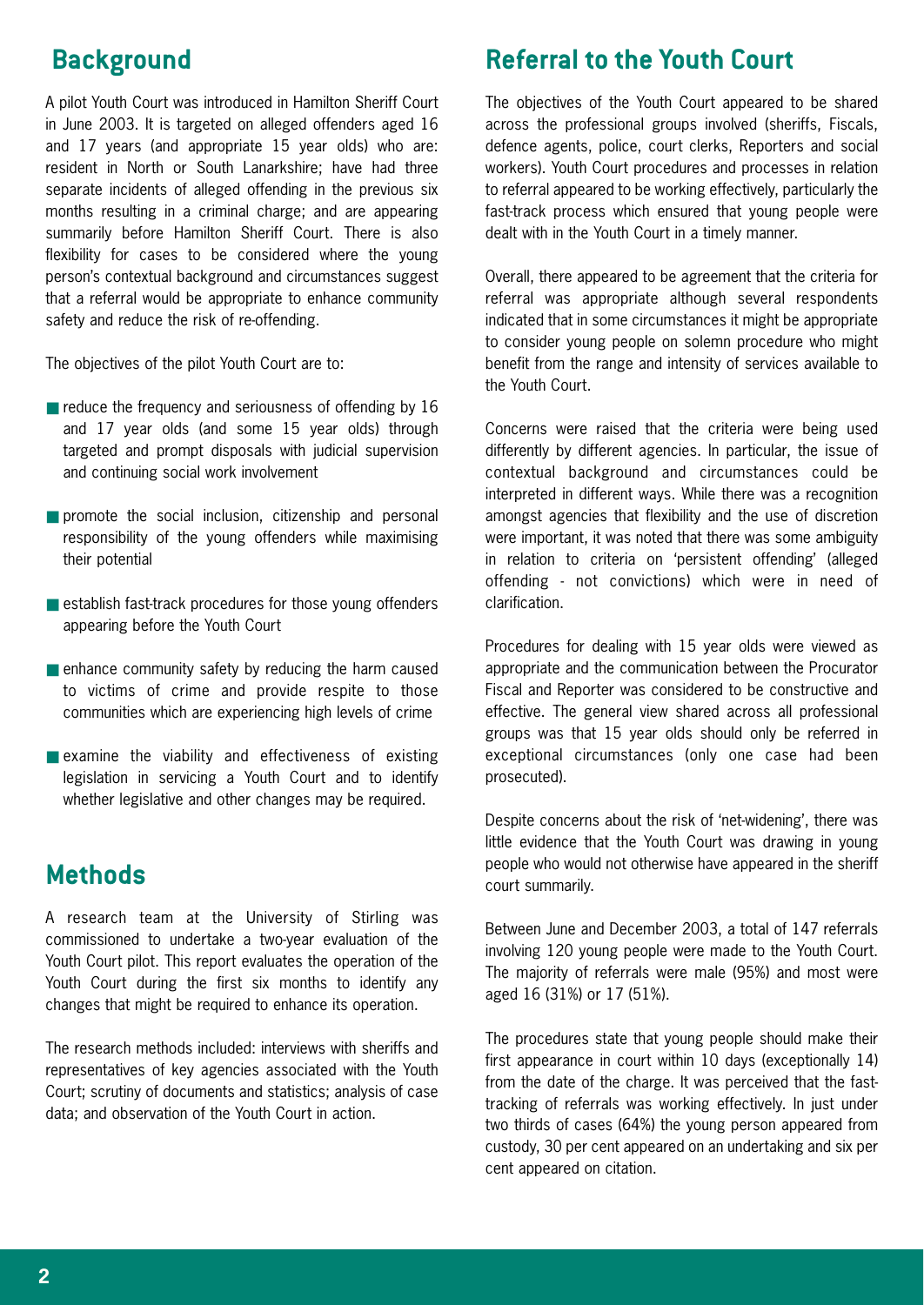#### **Sentencing in the Youth Court**

Procedures and practices relating to sentencing appeared to operate relatively well at this stage in the operation of the Youth Court. Legal Aid arrangements were viewed as straightforward. There was a general perception that fasttrack procedures were effective, assisted by a range of factors including: a high proportion of pleas in the early stages; the rolling up of charges under one complaint which encourages plea-bargaining and consequently fewer trials; trials being assigned more quickly; and fewer motions for adjournments.

Social enquiry reports were viewed positively and the assessment and detail of information provided was considered to make an important contribution to the court process. The availability of additional resources was welcomed and a range of interventions could be accessed to meet the needs of young people.

Between June and December 2003, a total of 65 individuals were sentenced in the Youth Court, with deferred sentences being passed in a further 35 cases and seven young people being found not guilty or having a plea of not guilty accepted. Thirty-eight young people were made subject to probation orders, thirteen of which included a restriction of liberty order (RLO) with electronic monitoring. RLOs were imposed in three other cases. Curfews were most often imposed overnight, with some tailoring to accommodate young people's circumstances. A community service order was imposed on 12 young people and one was given a custodial sentence

The opportunity to include electronically monitored curfews as a condition of bail was welcomed by sheriffs, though the provision had not been used extensively. It was seen as useful in ensuring that the relevant authorities were aware of the location of the accused while they awaited their next court appearance and in addressing community concerns about young people involved in offending and 'nuisance behaviour'.

Youth Court sheriffs can determine whether there should be regular review hearings to provide judicial oversight of the young offender's response to some community supervision orders. Review hearings elicited a mixed response from respondents in terms of procedures. Issues such as confidentiality and dealing with sensitive material in open court had been acknowledged as matters for concern and steps were being taken to address these. However, respondents considered that review hearings encouraged young people to be accountable for their behaviour and provided a motivating factor for changing behaviour.

### **Services available**

A number of services were already in place or were being developed to support young people (and their families) and to reduce the risk of offending and/or re-offending. Youth Court professionals were generally satisfied with the range of resources available. Restorative justice was viewed as a particularly positive area of development, but concerns were expressed about the lack of supported accommodation and mental health services for young people.

Resources were viewed as sufficient in relation to the number of young people being processed through the Youth Court, indeed it was suggested that the expected number of young persistent offenders had been over-estimated.

#### **Multi-agency approach**

The multi-agency approach of the Youth Court was working well. The Youth Court Implementation Group provided a useful forum for identifying and addressing operational issues.

Effective systems had been established for inter-agency communication and the role of the co-ordinator was viewed as important in responding to any difficulties that arose between agencies.

#### **Conclusions**

Overall, respondents considered that the early phase of the pilot was working effectively, in particular:

- clarity among agencies as regards their respective roles
- establishment of effective protocols for multi-agency working
- fast-tracking of cases to and through the court
- a reduction in the number of trials and adjournments
- provision of additional personnel assigned to the Youth Court
- provision of a wide range of community programmes for young offenders.

The final phase of the evaluation will examine the influence of the Youth Court on sentencing practice, its impact on reducing re-offending and promoting social inclusion, and cost-effectiveness.